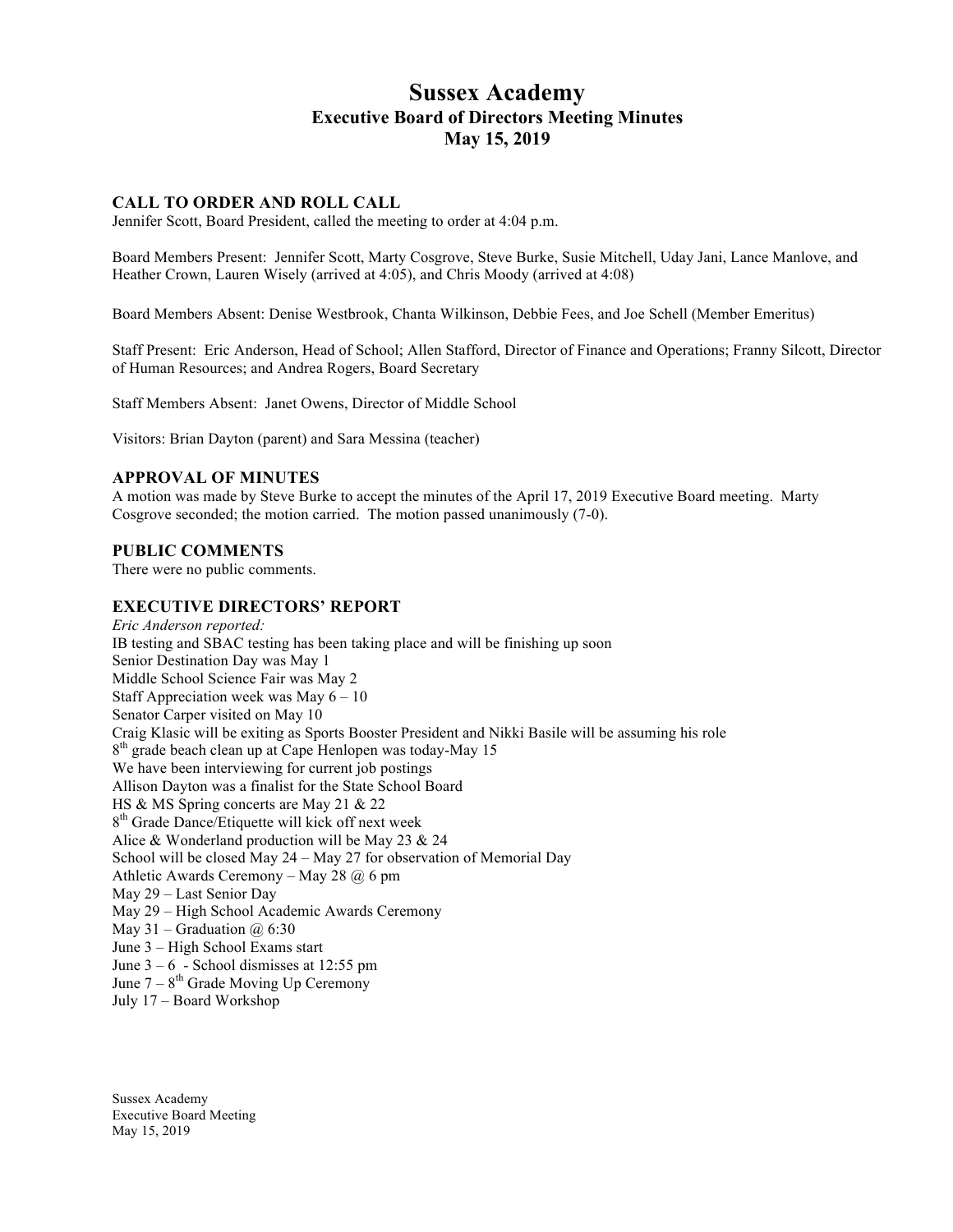# **MONTHLY BOARD FINANCIAL REPORT**

#### Steve Burke reported: A motion was made by Steve Burke to accept the April 30, 2019 Financial Reports. Chris Moody seconded; the motion carried. The motion passed unanimously (9-0).

# **SUSSEX ACADEMY FOUNDATION UPDATE**

No report was presented.

# **COMMITTEE REPORTS**

### **Executive/Nominating/Succession**

No report was presented.

**Finance** Written report was presented.

# **Recognition**

No report was presented.

**Outreach** Written report was presented.

# **Building and Grounds**

Written report was presented.

**Athletics** Written Report was presented.

## **Legislative**

Written report was presented.

# **Governance (Policy & Legislative)**

No report was presented.

#### **Employee Compensation**

No report was presented.

# **Ad Hoc Strategic Planning Committee**

No report was presented.

#### **Ad Hoc School Culture Committee**

Written report was presented.

# **Ad Hoc Board Policy Committee**

Susie Mitchell reported under Old Business.

#### **OLD BUSINESS**

## *Updated By-laws and Board Policies (Section 202)*

Susie Mitchell reported on updates and suggested changes t to Sussex Academy's Bylaws and Policies.

Susie Mitchell made a motion to consider amending the Bylaws and Policies 201, 202 and 203 in keeping with her email dated May 5, 2019 (see attached) and with the following exceptions or changes to that email:

1. Policy 203 will state that a vote of a majority of the Board is required to amend the by-laws and Policy 202 will state that a majority of the Board must vote in favor of electing officers.

Sussex Academy Executive Board Meeting May 15, 2019